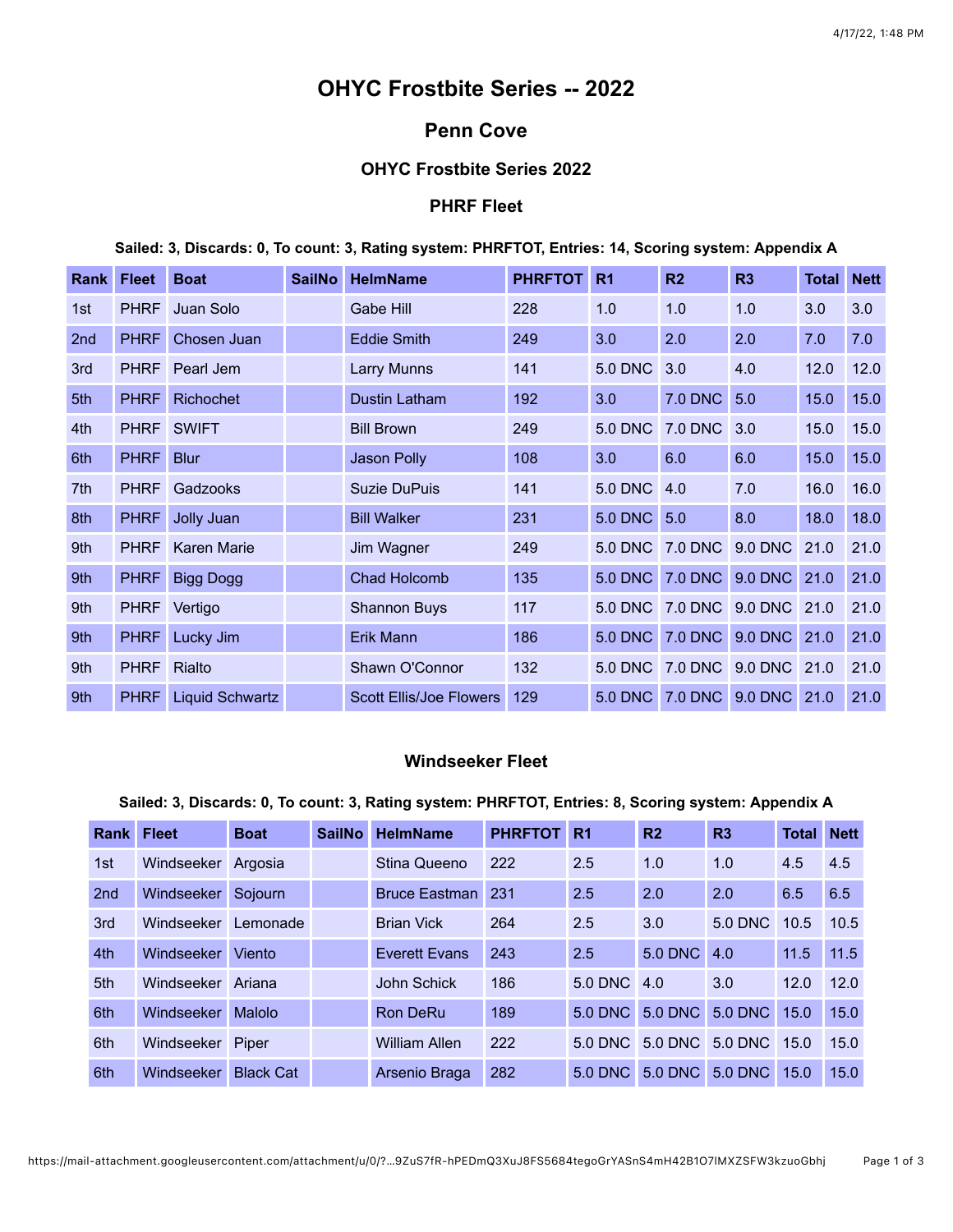## **R1 - PHRF Fleet - 3-17-22 at 1745**

|               | <b>Rank Fleet</b> | <b>Boat</b>             | SailNo HelmName   | <b>PHRFTOT Place</b> |                | <b>Points</b> |
|---------------|-------------------|-------------------------|-------------------|----------------------|----------------|---------------|
|               |                   | PHRF Juan Solo          | Gabe Hill         | 228                  |                | 1.0           |
| 2             |                   | <b>PHRF</b> Chosen Juan | Eddie Smith       | 249                  | 2              | 3.0           |
| $\mathcal{P}$ |                   | PHRF Richochet          | Dustin Latham 192 |                      | $\overline{2}$ | 3.0           |
|               | <b>PHRF</b> Blur  |                         | Jason Polly       | 108                  | 2              | 3.0           |

**Start: Start 1, Finishes: Finish time, Time: 1800, Distance: 2.8 nm, Course: SCLCF, Wind dir: SW, Ave wind: 6-8kt**

#### **R2 - PHRF Fleet - 3-24-22 at 1745**

**Start: Start 2, Finishes: Finish time, Time: 1758, Distance: 1.5nm, Course: SBCF, Wind dir: NW, Ave wind: 6-8kt**

| <b>Rank Fleet</b> |             | <b>Boat</b> | <b>SailNo</b> | <b>HelmName</b>    | <b>PHRFTOT</b> | <b>Start</b> |         | <b>Elapsed Corrected</b> | <b>BCE</b>       | <b>BCR</b>            | <b>Points</b> |
|-------------------|-------------|-------------|---------------|--------------------|----------------|--------------|---------|--------------------------|------------------|-----------------------|---------------|
| $\overline{1}$    | <b>PHRF</b> | Juan Solo   |               | Gabe Hill          | 228            | 1758         | 0:36:33 | 0:30:32                  | $0:00:00$ 228    |                       | 1.0           |
| <sup>2</sup>      | <b>PHRF</b> | Chosen Juan |               | Eddie Smith        | 249            | 1758         | 0:40:07 | 0:32:38                  | $0:02:35$ 303.92 |                       | 2.0           |
| 3                 | <b>PHRF</b> | Pearl Jem   |               | Larry Munns        | 141            | 1758         | 0:35:40 | 0:33:33                  |                  | $0:03:12$ 209.197 3.0 |               |
| $\overline{4}$    | <b>PHRF</b> | Gadzooks    |               | Suzie DuPuis       | 141            | 1758         | 0:41:31 | 0:39:03                  | 0:09:03 333.72   |                       | 4.0           |
| $\overline{5}$    | <b>PHRF</b> | Jolly Juan  |               | <b>Bill Walker</b> | 231            | 1758         | 0:49:52 | 0:41:30                  | 0:13:11          | 511.457               | 5.0           |
| 6                 | <b>PHRF</b> | <b>Blur</b> |               | Jason Polly        | 108            | 1758         | 0:45:38 | 0:45:05                  | 0:14:43          | 421.347               | 6.0           |

#### **R3 - PHRF Fleet - 3-31-22 at 1800**

#### **Start: Start 2, Finishes: Finish time, Time: 1757, Distance: 1,6nm, Course: SWF, Wind dir: W, Ave wind: 8-10kt**

| <b>Rank Fleet</b> |             | <b>Boat</b>  | <b>SailNo</b> | <b>HelmName</b>    | <b>PHRFTOT</b> | <b>Start</b> |         | <b>Elapsed Corrected</b> | <b>BCE</b> | <b>BCR</b>            | <b>Points</b> |
|-------------------|-------------|--------------|---------------|--------------------|----------------|--------------|---------|--------------------------|------------|-----------------------|---------------|
| $\mathbf 1$       | <b>PHRF</b> | Juan Solo    |               | Gabe Hill          | 228            | 1757         | 0:35:26 | 0:29:36                  | 0:00:00    | 228                   | 1.0           |
| 2                 | <b>PHRF</b> | Chosen Juan  |               | <b>Eddie Smith</b> | 249            | 1757         | 0:37:10 | 0:30:14                  | 0:00:47    | 266.058 2.0           |               |
| 3                 | <b>PHRF</b> | <b>SWIFT</b> |               | <b>Bill Brown</b>  | 249            | 1757         | 0:40:38 | 0:33:03                  |            | $0:04:15$ 342.175 3.0 |               |
| $\overline{4}$    | <b>PHRF</b> | Pearl Jem    |               | <b>Larry Munns</b> | 141            | 1757         | 0:35:41 | 0:33:34                  |            | 0:04:13 233.489       | 4.0           |
| 5                 | <b>PHRF</b> | Richochet    |               | Dustin Latham      | 192            | 1757         | 0:38:34 | 0:33:47                  |            | $0:04:46$ 296.798 5.0 |               |
| 6                 | <b>PHRF</b> | <b>Blur</b>  |               | Jason Polly        | 108            | 1757         | 0:35:40 | 0:35:14                  |            | $0:05:42$ 233.123 6.0 |               |
| $\overline{7}$    | <b>PHRF</b> | Gadzooks     |               | Suzie DuPuis       | 141            | 1757         | 0:45:05 | 0:42:25                  | 0:13:37    | 439.882 7.0           |               |
| 8                 | <b>PHRF</b> | Jolly Juan   |               | <b>Bill Walker</b> | 231            | 1757         | 0:57:22 | 0:47:45                  | 0:21:48    | 709.584 8.0           |               |

## **R1 - Windseeker Fleet - 3-17-22 at 1745**

| <b>Rank Fleet</b> |                    | <b>Boat</b> | SailNo HelmName | <b>PHRFTOT Place Points</b> |     |
|-------------------|--------------------|-------------|-----------------|-----------------------------|-----|
|                   | Windseeker Argosia |             | Stina Queeno    | $ 222\rangle$               | 2.5 |
|                   |                    |             |                 |                             |     |